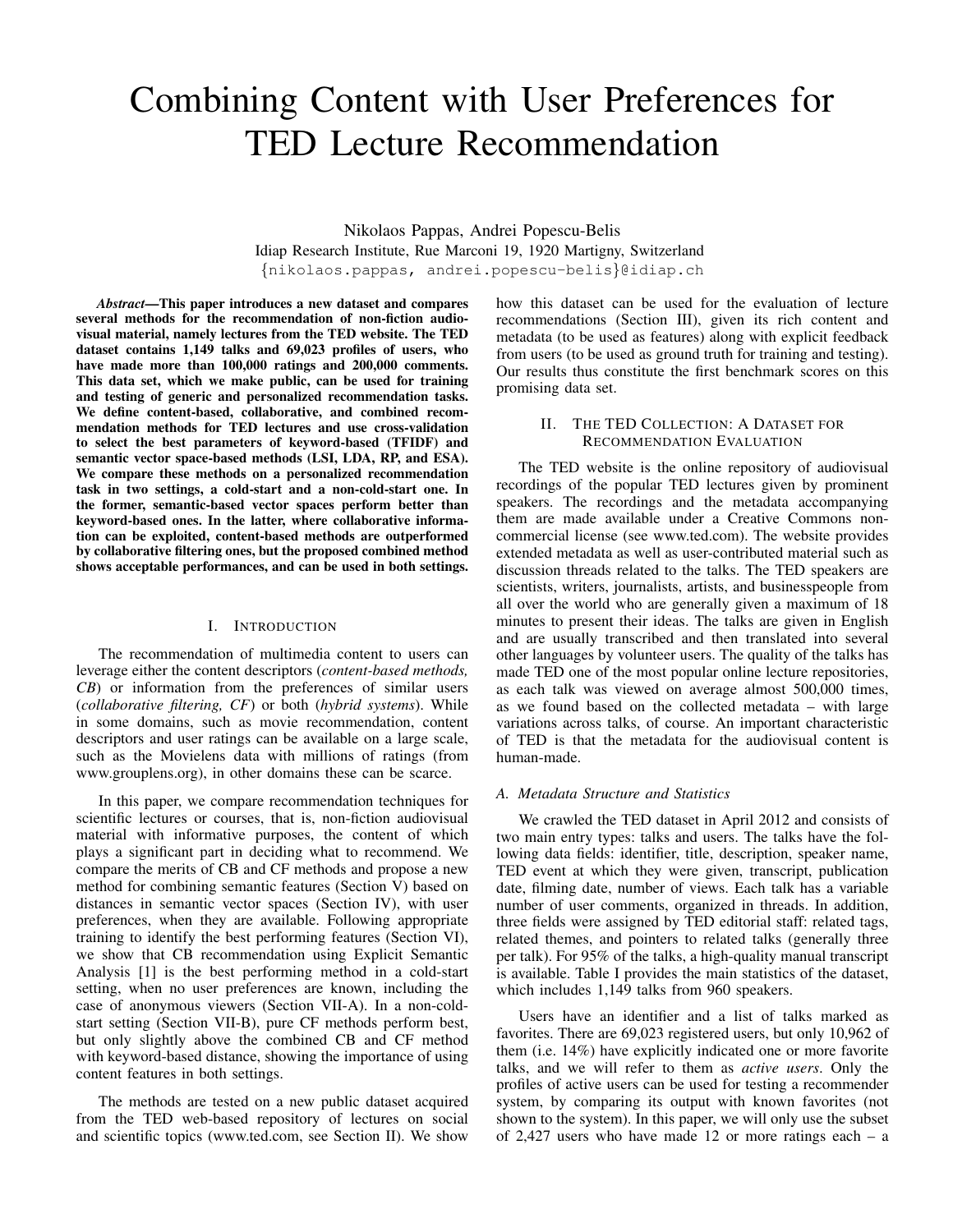|                       | <b>Total</b> | Per Talk                 |                          | Per User |                          | Per Active User |       |
|-----------------------|--------------|--------------------------|--------------------------|----------|--------------------------|-----------------|-------|
| <b>Attribute</b>      | Count        | Average                  | Std                      | Average  | Std                      | Average         | Std   |
| Talks                 | 1.149        | $\overline{\phantom{0}}$ |                          | -        | -                        | -               |       |
| <b>Speakers</b>       | 961          | $\overline{\phantom{0}}$ | $\overline{\phantom{0}}$ | -        | $\overline{\phantom{0}}$ | -               |       |
| <b>Users</b>          | 69,023       | $\overline{\phantom{0}}$ | $\overline{\phantom{0}}$ | -        | $\overline{\phantom{0}}$ | -               |       |
| <b>Active Users</b>   | 10,962       | $\overline{\phantom{0}}$ | $\overline{\phantom{0}}$ | -        | $\overline{\phantom{0}}$ | -               |       |
| Tags                  | 300          | 5.83                     | 2.11                     | -        | $\overline{\phantom{0}}$ | -               |       |
| Themes                | 48           | 2.88                     | 1.06                     | -        | $\overline{\phantom{0}}$ | -               |       |
| <b>Related Videos</b> | 3,002        | 2.62                     | 0.74                     | -        | $\overline{\phantom{0}}$ |                 |       |
| Transcripts           | 1,102        | 0.95                     | 0.19                     | -        | $\overline{\phantom{0}}$ |                 |       |
| Favorites             | 108,476      | 94.82                    | 114.54                   | 1.57     | 8.94                     | 9.89            | 20.52 |
| Comments              | 201.934      | 176.36                   | 383.87                   | 2.92     | 16.06                    | 4.87            | 23.42 |

TABLE I. STATISTICS FOR THE TED DATASET: WE REPORT TOTAL COUNTS AND AVERAGES WITH STANDARD DEVIATIONS ('STD') PER TALK AND PER USER, FOR EACH OF THE ATTRIBUTES. THE USERS THAT HAVE INDICATED AT LEAST ONE FAVORITE TALK ARE CALLED 'ACTIVE USERS'.

balance between having enough ratings per user and enough users in the subset. Overall, the users have expressed more than 100,000 indications of favorite talks, and made more than  $200,000$  comments. We make available this dataset<sup>1</sup> under the same Creative Commons non-commercial license as the TED talks.

# *B. Ground Truth*

The explicit user preferences in a given dataset constitute the ground truth which can be used for training and evaluating recommendation algorithms for *personalized recommendations*. A common form of such preferences are numeric ratings (e.g. from 1 to 5) that are given by users to items. In the TED dataset, the fact that a user has listed a talk among her favorite talks will count as the explicit preference. This corresponds to a binary numeric rating, '1' for a favorite talk, and '0' for a talk not included in the list of favorites, which can mean two things: either the talk was not seen, or it was not liked. (The data set does not provide viewing information.) Such problems are called one-class collaborative filtering problems [2], and are particularly challenging due to the fundamental uncertainty of the '0' class. User comments constitute a more implicit form of expressing preferences, which we exploited in another study to augment rating information [3].

The three related talks (or "what to see next") recommended by TED editors for each talk can be used as ground truth for a *user-independent recommendation task*, the goal of which is to determine for each talk the "most similar" ones, i.e. the ones most likely to be of interest to an anonymous user who has just viewed the talk. Similarly to the long-tail distribution of rated items in many previous datasets [4], here most of the ratings are also condensed over a small fraction of the most popular items: for instance, 23% of the ratings cover the top 5% of the items.

# *C. Comparison with other Collections*

The aforementioned properties of the TED data cannot be easily found in other alternative lecture repositories such as Khan Academy<sup>2</sup>, VideoLectures.NET<sup>3</sup>, YouTube EDU<sup>4</sup>, or Dailymotion<sup>5</sup>. Khan Academy is an online learning community that contains more than 3,200 videos on scholarly topics.

It shares some properties with TED in terms of providing transcripts and commenting capabilities, but it lacks descriptive fields, tag annotation and explicit feedback. Similarly, VideoLectures.NET, Youtube EDU or Dailymotion do not provide transcripts in text form and do not provide all the TED metadata fields. The dataset provided for the VideoLectures.NET recommender system challenge [5] includes the viewing history of the lectures as a ground truth for predicting future views of each lecture, along with content-related features, author and event information. However, information that is particularly useful for recommendation tasks such as explicit user feedback and detailed content information such as lecture transcripts is not made available.

TED thus appears as particularly valuable since it provides ground truth from explicit user preferences along with humanmade recommendations, which are critical for evaluating, respectively, personalized and generic recommendation tasks.

# III. DEFINITION OF RECOMMENDATION TASKS

In this section, we specify the two recommendation tasks that can be evaluated using the TED dataset, namely the personalized and the generic one. In this paper, we will then focus on the first one.

#### *A. Personalized Recommendations*

Given a set of binary ratings as a ground truth, the goal of the personalized recommendation task is to predict whether items will be interesting or not for the users [6], or more simply to predict the N most interesting ones (top-N recommendation task [7]). In such a scenario of offline prediction, the recommendation models are classically trained on fragments of user's histories, and evaluated by hiding some of the preferred user items and then trying to predict them. The performance is evaluated using classification accuracy metrics.

For the TED dataset, we suggest that for each user  $u$ in a set  $U$ , her ratings (favorites) are randomly split into training and test sets, namely  $M$  and  $T$ , typically 80% vs. 20%. A recommendation model is trained (possibly with cross validation) on  $M$ , and then tested on the held-out set  $T$  by comparing its output with the recommended items  $R$  for each user  $u$ . The set of users  $U$  can be selected based on various constraints, such as a minimal number of ratings available.

## *B. Generic Recommendations*

The generic or user-independent recommendation task corresponds to scenarios in which the users' history of ratings is

<sup>1</sup>https://www.idiap.ch/dataset/ted/

<sup>2</sup>http://www.khanacademy.org/

<sup>3</sup>http://www.videolectures.net/

<sup>4</sup>http://www.youtube.com/education/

<sup>5</sup>http://www.dailymotion.com/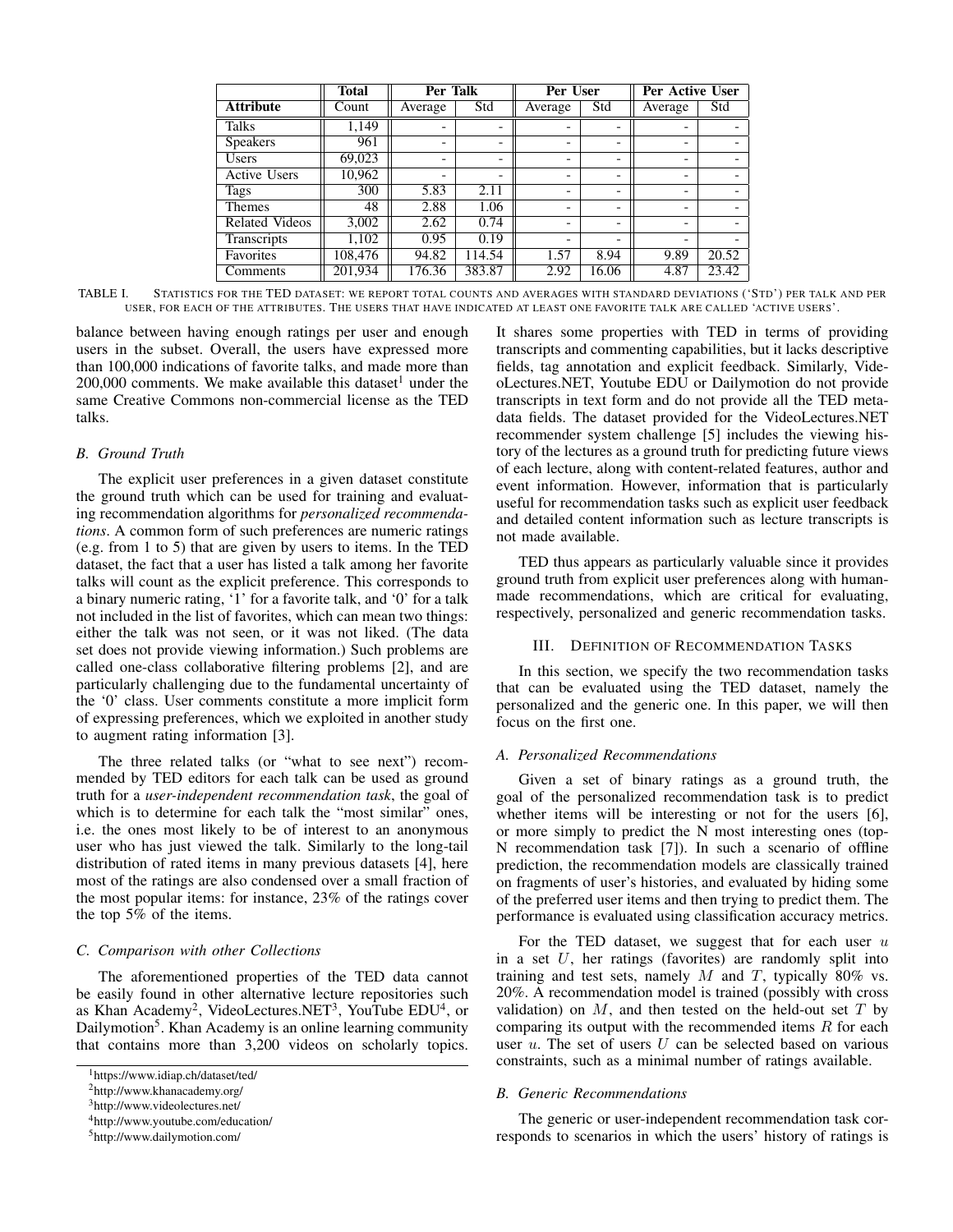absent, e.g. for anonymous users. The goal of this task is to predict the most similar items to a given one, which can also be seen as a non-personalized top-N recommendation task. Given a set of human-made, user-independent recommendations for each item in a dataset (e.g. "related videos" in TED), a model can be trained and evaluated using this information as ground truth. The evaluation can be done by splitting the set of items I into a training  $M$  and a testing  $T$  set.

## *C. Evaluation Metrics*

For the top-N personalized recommendation task, error metrics such as RMSE are not the most appropriate ones, since a top-N recommender is not necessarily able to infer the rating of a user  $u \in U$  for an item  $i \in I$  [7]. Instead, this task can be evaluated more informatively by using the classification accuracy metrics of precision, recall and f-measure (see [6]). For instance, precision at  $N$  is given by:

$$
P(N) = \frac{1}{|U|} \sum_{u \in U} \frac{|T_u \cap R_{u \otimes N}|}{N}
$$
 (1)

where N is the bound of top recommendations,  $|U|$  is the total number of users in  $U, T_u$  is the set of items in user's u history and  $R_{u@N}$  are the top-N recommendations of the model for the user  $u$ . Recall is computed by dividing by the number of items in user's u history,  $|T_u|$ , instead of N. The harmonic mean  $F(N)$  of  $P(N)$  and  $R(N)$  can also be computed. Similarly, applying Eq. 1 directly to items  $I$  in a test set  $T$ , we obtain the accuracy metrics for generic recommendations.

#### IV. SEMANTIC VECTOR SPACE MODELS

Content-based recommender systems use similarities between items that rely on their content descriptors. Here, we investigate semantic vector space models (VSM) to define such similarities, and later in Section 4 we compare their merits for cold-start recommendation over the TED dataset. This benchmarking is a contribution to ongoing debates on semanticbased recommendation approaches [8]. Semantic VSMs are considered to be able to reduce the effect of the curse of dimensionality, data sparseness and other problems of standard VSMs (such as those based on TF-IDF weighting [9]). The proximity of two vectors in the semantic space (usually computed with cosine similarity) can be interpreted as a semantic relatedness between the objects that are represented by those vectors, which can be used to model user preferences in recommendations tasks.

When using a VSM, each document  $d_j$  is represented as a feature vector  $d_j = (w_1, w_2, ..., w_{ij})$ , where each position i corresponds to a word of the vocabulary. The weights  $w_{ij}$  can be computed using various models: Boolean values, counts, term frequencies, inverse document frequencies, or TF-IDF coefficients. TED talks can thus be represented by creating vectors of words from their text attributes, which can be preprocessed to remove stop words or to apply stemming.

There are several techniques in the literature for creating semantic representations in VSMs. In our experiments, we consider a baseline VSM with TF-IDF as the state-of-the-art weighing model [10] and four representative semantic VSMs from the three main existing categories, as follows: (1) as

dimensionality reduction methods we use Latent Semantic Indexing (LSI) [11] and Random Projections (RP) [12]; (2) as a topic modeling approach we use Latent Dirichlet Allocation (LDA) [13]; and (3) as a concept space based on external knowledge we use Explicit Semantic Analysis (ESA) [1]. These techniques have generalization capabilities, as they project the data from the original vector space to a topic or concept space with a reduced number of dimensions – apart from ESA which actually augments the dimensionality to the number of Wikipedia concepts. In terms of free parameters, LSI, RP and LDA rely on the number of topics  $t$  (latent factors). Moreover, LDA relies on two parameters traditionally noted  $\alpha$  and  $\beta$  for the Dirichlet prior of topic and word distributions.

For the implementation of LSI, RP and LDA, we used the Python Gensim library [14], while for ESA we used the Wikipre-ESA Python implementation of the method described in [1], over a 2005 snapshot of Wikipedia.

#### V. RECOMMENDATION ALGORITHMS

We benchmark on the TED data two main types of recommendation methods, namely content-based and collaborative filtering ones, focusing on item-based similarities [15]. For the first type of methods, we pre-compute an item similarity matrix for each of the VSMs above, noted respectively  $S_{TF-IDF}$ ,  $S_{LSI}$ ,  $S_{RP}$ ,  $S_{LDA}$  and  $S_{ESA}$ . Each S is an  $m \times m$  matrix, m being the number of talks, and the value of each element  $s_{ij}$ is the cosine similarity of the vectors representing items  $i$  and  $j$  in the given model. For the second type, we pre-compute the item similarity matrices based on the common ratings between pairs of items in the user-item matrix (built from the training set) by using two common metrics, namely Pearson correlation  $S_{PC}$  (e.g. [16]) and cosine similarity  $S_{COS}$  (e.g. [7]).

# *A. Content-based Algorithms*

We define a ranker based on content similarities, noted as CB. Given a similarity function that outputs a score for two items (talks),  $CB$  recommends to a user  $u$  a list of ranked items based on the k most similar items to those already known to be her favorites, i.e. to the training data  $M_u$ . Therefore,  $CB$ recommends items based on their estimated relevance  $\hat{r}_{ui}$ :

$$
\hat{r}_{ui} = \sum_{j \in D^k(u;i)} s_{ij} \tag{2}
$$

where  $D^k(u; i)$  are the k most similar items to the ones in the training set of the user  $M_u$  and  $s_{ij}$  is the similarity between items i and j according to one of the five matrices  $S$ .

## *B. Collaborative Filtering Algorithms*

Neighborhood models as in Eq. 3 are commonly used for collaborative filtering. The prediction function  $\hat{r}_{ui}$  estimates the rating of a user  $u$  for an unseen item  $i$ , based on the bias estimate  $b_{ui}$  of u for item i, given in Eq. 4, and on a score that is calculated from the the  $k$  most similar items to  $i$  (according to either  $S_{PC}$  or  $S_{COS}$ ) which the user u has already rated, i.e. the neighborhood  $D^k(u; i)$ . The denominator guarantees that the predicted ratings will fall in the same range of values as the known ones.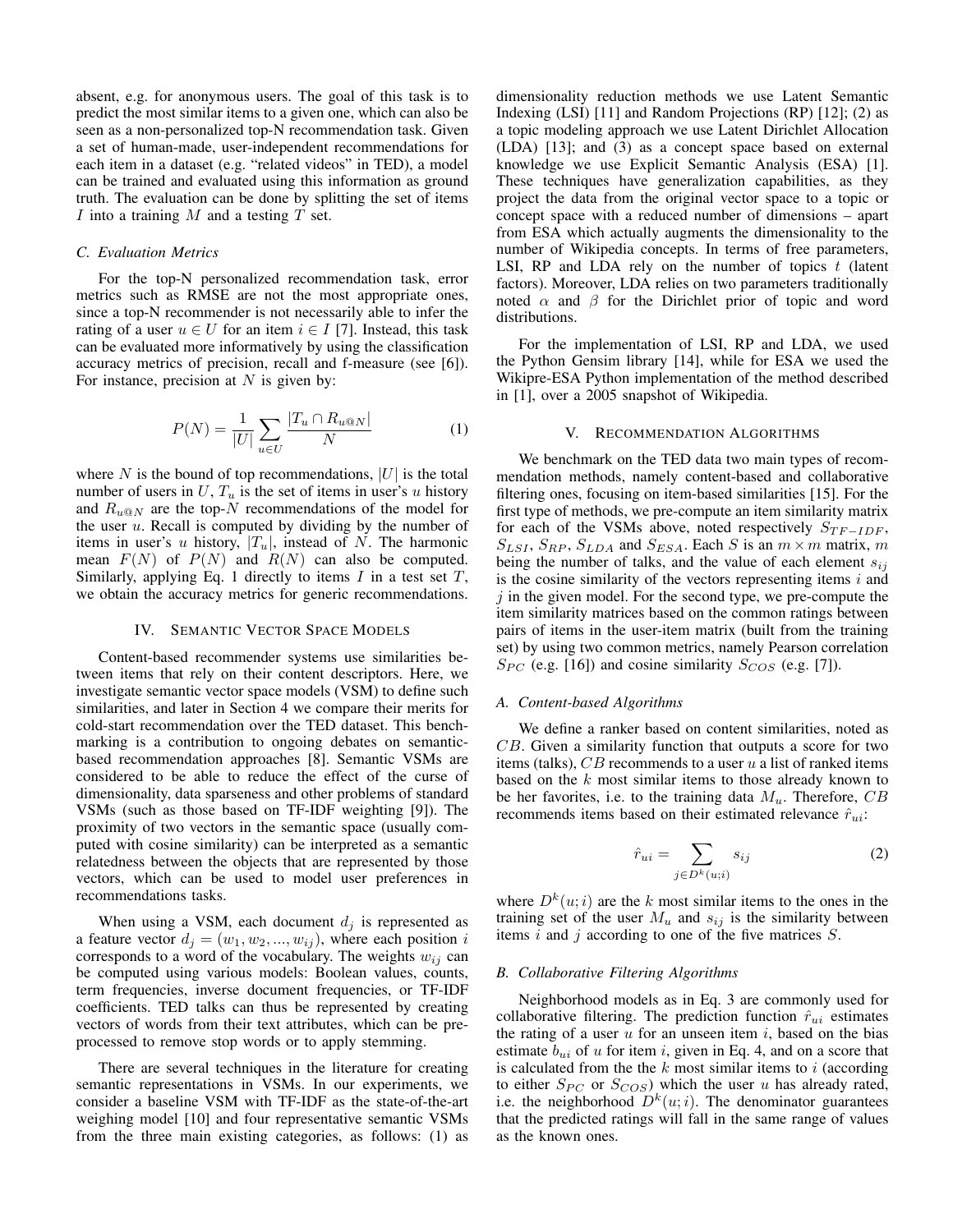

Fig. 1. (a) Combinations of features for comparison, and (b) ranking of individual and combined features based on the decreasing average of f-measure over all five methods. Atomic features are title (TI), description (DE), related tags (RTA), related themes (RTH), transcript (TRA), speaker (SP) and TED event (TE).

$$
\hat{r}_{ui} = b_{ui} + \frac{\sum_{j \in D^k(u;i)} d_{ij}(r_{uj} - b_{uj})}{\sum_{j \in D^k(u;i)} d_{ij}} \tag{3}
$$

The bias estimate  $b_{ui}$  is the sum of the average ratings  $\mu$ of items in the dataset, the average rating  $b_u$  of a user u and the average rating  $b_i$  for a given item i. The term  $r_{uj}$  is the rating value of a user u for a given item j. The coefficient  $d_{ij}$ expresses the similarity between item i and item j (see Eq. 4) by using the similarity  $s_{ij}$  between items i and j multiplied by a factor varying from 1 (when the number of common raters  $n_{ij}$  is considerably larger than  $\lambda$ ) to 0 (when  $n_{ij} \ll \lambda$ ). Typically,  $\lambda \approx 100$ .

$$
d_{ij} = s_{ij} \frac{n_{ij}}{n_{ij} + \lambda}; \ b_{ui} = \mu + b_u + b_i \tag{4}
$$

We use two representative variants of this model. First, we use a normalized neighborhood model (as in Eq. 3) with Pearson Correlation for vector similarity, which is noted as *CF(PC)*. Second, we use a non-normalized one (noted with a preceding 'u' for 'unnormalized'), removing the denominator in Eq. 3, with a distance based on cosine similarity (noted as 'COS'); hence this is referred to as *uCF(COS)*. In previous studies [7], non-normalized models were found to perform better for the top-N recommendation task than the normalized ones.

#### *C. Combining Collaborative Filtering with Content Similarity*

We incorporate in the neighborhood model presented above information about content-based similarity, by replacing the  $d_{ij}$  similarity with a content-based one in Eq. 3. This new model allows us to exploit at the same time the semanticbased similarities (Eq. 2) and the bias estimate, i.e. to combine the two types of information, content and collaborative. This is especially useful when collaborative information is sparse, and the similarity computed using it is less reliable than the content-based one.

We will consider only the non-normalized versions of Eq. 3 (noted again with 'u'), and indicate the type of content-based similarity that is used in combination to the CF neighborhood model. Hence, these new models will be referred to as *uCF(TFIDF)*, *uCF(LSI)*, *uCF(LDA)*, *uCF(RP)* and *uCF(ESA)*.

For comparison purposes, we consider a user-independent recommender noted *TopPopular*, which always recommends the items with the highest popularity (based on the number of total ratings) regardless of a user's preferences.

#### VI. PARAMETER AND FEATURE SELECTION

We determine the optimal parameters and features of the content-based methods using 5-fold cross-validation over the training set M, which includes 80% of the ratings for each of the 2,427 TED users that have made 12 or more ratings. The remaining ratings form the test set  $T$  used in the next section.

The CB methods use one or more lexical features (words) extracted from the fields of each TED talk, represented schematically in Figure 1, and several meta-parameters for each of the semantic representations (TF-IDF, LSI, RP, LDA, and ESA) as described in Section IV. However, exploring all possible combinations of features is not tractable. Therefore, we grouped individual features into four groups: title plus description (TIDE), related tags and themes (RTT), transcript (TRA), and speaker plus TED event (TESP). Along with all individual features, we tested these sets, and all their combinations, organized as in Fig. 1 (a).

For LSI and RP we varied the values of the parameter  $t$ (number of topics) from 10 to 5,000 and for LDA from 10 to 200 only, for tractability reasons. Additionally, for LDA, we varied the  $\alpha$  and  $\beta$  parameters from 0 to 1, and the optimal ones were found to be  $\alpha = 1$  and  $\beta = 0.002$ . We fix the value of neighborhood at  $k = 3$ , which is a trade-off between computational cost and expected prediction accuracy [17].

Figure 1 (b) displays the ranking of features and their combinations, ordered by the average f-measure (F@5) over *all* the tested methods. These results thus indicate which features perform well over *all* methods. Alternatively, the optimal features for *each* method are indicated in Table II.

The results show that the human-made description of talks (DE), the title (TI), and their combinations with other features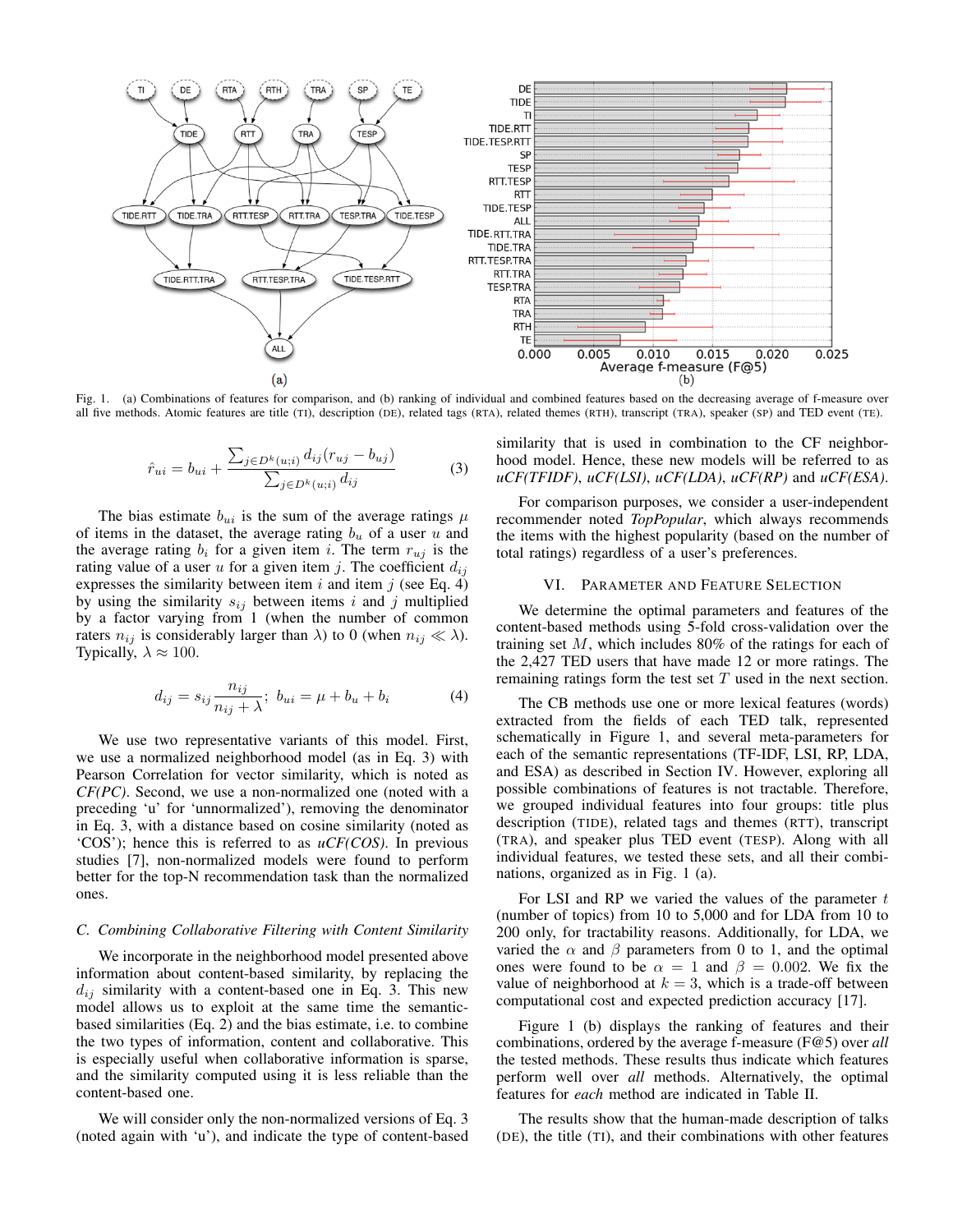| Method         | <b>Optimal Features</b>   | Performance $(\% )$ |      |      |
|----------------|---------------------------|---------------------|------|------|
|                |                           | P@5                 | R@5  | F@5  |
| LDA $(t=200)$  | Title, desc., TED event,  | 1.63                | 1.96 | 1.78 |
|                | speaker (TIDE.TESP)       |                     |      |      |
| <b>TF-IDF</b>  | Title (TI)                | 1.70                | 2.00 | 1.83 |
| $RP(t=5000)$   | Description (DE)          | 1.83                | 2.25 | 2.01 |
| LSI $(t=3000)$ | Title (TI)                | 1.86                | 2.27 | 2.04 |
| <b>ESA</b>     | Title, description (TIDE) | 2.79                | 3.46 | 3.08 |

TABLE II. OPTIMAL FEATURES FOR CONTENT-BASED METHODS FOUND USING 5-FOLD C.-V. ON THE TRAINING SET. SCORES IN BOLD ARE SIGNIFICANTLY HIGHER THAN TF-IDF ONES (T-TEST,  $p < 0.05$ ).

(TIDE, TIDE.RTT, and TIDE.TESP.RTT) are the most useful features for content-based personalized recommendations. In addition, knowledge of the speaker (SP) is useful too (ranked sixth). However, these metadata fields come to a cost because they must be entered by the editors of the lecture repository.

The lowest performing features were the name of the TED event (TE) and the related themes (keywords) assigned by TED experts (RTH), which presumably lack specificity for recommendation. Somewhat surprisingly, the transcript (TRA) decreases the performance of all methods and most of the combinations that include it are in the middle of the ranking. One explanation is that the huge size of the transcript's vocabulary introduces a lot of noise.

Table II shows the optimal features and parameters for each semantic representation used with *CB*, together with the scores (precision, recall and f-measure at 5) that they enable the recommender system to reach (5-fold cross-validation on the development data). All the semantic-based methods except LDA outperform significantly the TF-IDF baseline (t-statistic,  $p < 0.05$ : 11% improvement for LSI, 7.6% for RP and up to 64% by ESA, which reaches the best score. The good performance of ESA shows that the external-knowledge-based representation of the items is significantly more useful to our task than the domain knowledge captured intrinsically by the other methods.

## VII. PERSONALIZED LECTURE RECOMMENDATION

We compare recommendation performance of CB, CF and combined methods on the held-out test set  $T$ , considering two different settings: (i) a cold-start setting where the collaborative rating information for the items is not available and (ii) a noncold-start setting where it is. Note that when testing, we only hide the rating information for the user currently tested.

## *A. Cold-start Recommendations (CB Methods Only)*

The cold-start setting is characterized by sparse user ratings, with many items not having been rated at all, which makes it impossible for CF methods to recommend these items (e.g. new TED lectures). In this situations, only content-based methods can help making recommendations. In Figure 2, we show the performance of our CB methods in terms of precision and recall over the held-out set  $T$ . Most of the semanticbased representations perform significantly better (t-statistic,  $p < 0.05$ ) than TF-IDF, with  $+62\%$  for ESA,  $+7\%$  for LSI and +8% RP. LDA does not improve over TF-IDF except at the top 1 to 4 recommendations (as also seen in Table II) and it was also the most difficult method to tune. The scores

obtained appear to be small, however they are in line with previous works (e.g. [2], [7]).

The improvement brought by ESA appears to be again much greater than that of LSI and RP, allowing us to conclude that similarity based on concept spaces from external knowledge captures more effectively the content similarity (and, accordingly) the user preferences than the other semantic spaces and the baseline TF-IDF. Semantic-based approaches are thus more effective than keyword-based ones for cold-start personalized recommendations.



Fig. 2. Scores of content-based methods in a cold-start setting, in terms of precision and recall at  $N$  ( $1 \leq N \leq 30$ ) on the held-out set T. The ESA-based distance outperforms by far all the others.

#### *B. Non-Cold-Start Recommendations (All Methods)*

In a non-cold-start setting, where the items have been rated by many users, the collaborative filtering (CF) information and the bias introduced by the popularity of items can be specifically exploited. As the CB methods do not have such information, their performance was found to be lower than CF methods, and will not be reported here. However, the combinations of CB and CF proposed in Section V-C (noted  $\mu CF(\cdot)$  with  $\cdot$  indicating the similarity method) allow contentbased similarity to take into account the bias estimate, and their results are only slightly below pure CF methods in the non-cold-start scenario, while being operational in cold-start situations as well.

Fig. 3 displays the performance of two neighborhood models used for collaborative filtering: the normalized one using Pearson Correlation (*CF(PC)*) and the unnormalized one using cosine similarity (*uCF(COS)*). We also represent the two best performing combined methods, unnormalized, using TFIDF and LSI distances (*uCF(TFIDF)* and *uCF(LSI)*), as well as the *TopPopular* baseline. The best performance is achieved by the non-normalized neighborhood model with cosine similarity (+34%), *uCF(COS)*. The *CF(PC)* model is slightly below it, but is significantly better (+15%) than *TopPopular*.

The combined models, *uCF(TFIDF)* and *uCF(LSI)*, perform similarly to *CF(PC)* and are also significantly better (tstatistic, p < 0.05) than *TopPopular*, respectively +10.5% and +13% above it. The other content-based similarities (RP, LDA, ESA) performed slightly below TF-IDF, but the difference is